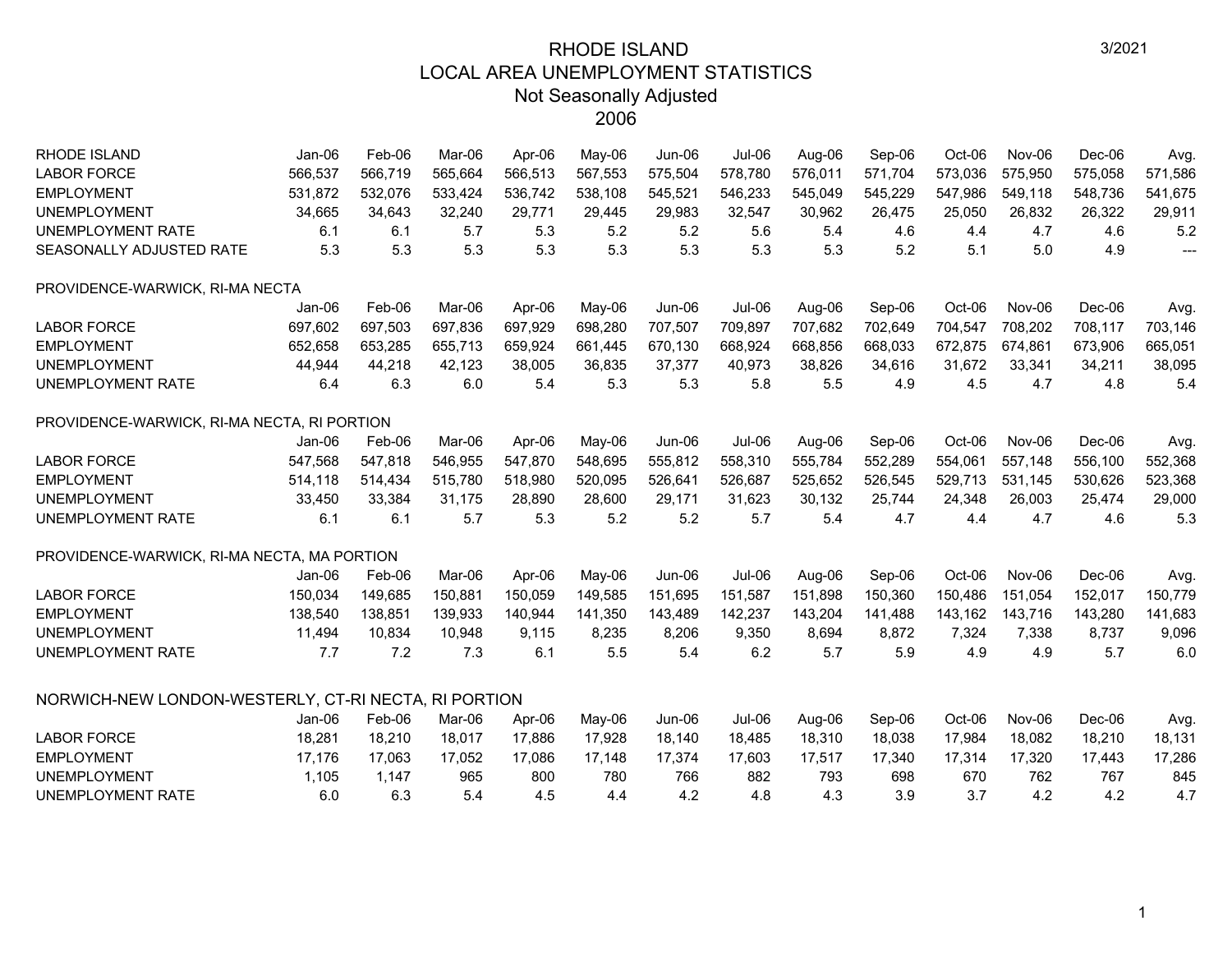| <b>BARRINGTON</b>        | Jan-06   | Feb-06 | Mar-06 | Apr-06 | May-06 | Jun-06 | Jul-06   | Aug-06 | Sep-06 | Oct-06 | Nov-06 | Dec-06   | Avg.   |
|--------------------------|----------|--------|--------|--------|--------|--------|----------|--------|--------|--------|--------|----------|--------|
| <b>LABOR FORCE</b>       | 8,425    | 8,434  | 8,456  | 8,480  | 8,517  | 8,640  | 8,653    | 8,620  | 8,592  | 8,594  | 8,670  | 8,634    | 8,559  |
| <b>EMPLOYMENT</b>        | 8,095    | 8,101  | 8,122  | 8,173  | 8,189  | 8,293  | 8,294    | 8,277  | 8,292  | 8,341  | 8,364  | 8,356    | 8,241  |
| <b>UNEMPLOYMENT</b>      | 330      | 333    | 334    | 307    | 328    | 347    | 359      | 343    | 300    | 253    | 306    | 278      | 318    |
| <b>UNEMPLOYMENT RATE</b> | 3.9      | 3.9    | 3.9    | 3.6    | 3.9    | 4.0    | 4.1      | 4.0    | 3.5    | 2.9    | 3.5    | 3.2      | 3.7    |
| <b>BRISTOL</b>           | $Jan-06$ | Feb-06 | Mar-06 | Apr-06 | May-06 | Jun-06 | $Jul-06$ | Aug-06 | Sep-06 | Oct-06 | Nov-06 | $Dec-06$ | Avg.   |
| <b>LABOR FORCE</b>       | 13,513   | 13,519 | 13,498 | 13,467 | 13,467 | 13,662 | 13,746   | 13,701 | 13,608 | 13,611 | 13,711 | 13,724   | 13,603 |
| <b>EMPLOYMENT</b>        | 12,738   | 12,747 | 12,779 | 12,859 | 12,886 | 13,049 | 13,050   | 13,025 | 13,046 | 13,124 | 13,161 | 13,147   | 12,968 |
| <b>UNEMPLOYMENT</b>      | 775      | 772    | 719    | 608    | 581    | 613    | 696      | 676    | 562    | 487    | 550    | 577      | 635    |
| <b>UNEMPLOYMENT RATE</b> | 5.7      | 5.7    | 5.3    | 4.5    | 4.3    | 4.5    | 5.1      | 4.9    | 4.1    | 3.6    | 4.0    | 4.2      | 4.7    |
| <b>BURRILLVILLE</b>      | Jan-06   | Feb-06 | Mar-06 | Apr-06 | May-06 | Jun-06 | Jul-06   | Aug-06 | Sep-06 | Oct-06 | Nov-06 | Dec-06   | Avg.   |
| <b>LABOR FORCE</b>       | 9,825    | 9,847  | 9.836  | 9,811  | 9,828  | 9,947  | 9,988    | 9.964  | 9.881  | 9,896  | 9,985  | 9,971    | 9,898  |
| <b>EMPLOYMENT</b>        | 9,244    | 9,250  | 9,273  | 9,331  | 9,351  | 9,469  | 9,469    | 9,451  | 9,467  | 9,524  | 9,549  | 9,541    | 9,410  |
| <b>UNEMPLOYMENT</b>      | 581      | 597    | 563    | 480    | 477    | 478    | 519      | 513    | 414    | 372    | 436    | 430      | 488    |
| <b>UNEMPLOYMENT RATE</b> | 5.9      | 6.1    | 5.7    | 4.9    | 4.9    | 4.8    | 5.2      | 5.1    | 4.2    | 3.8    | 4.4    | 4.3      | 4.9    |
| <b>CENTRAL FALLS</b>     | $Jan-06$ | Feb-06 | Mar-06 | Apr-06 | May-06 | Jun-06 | Jul-06   | Aug-06 | Sep-06 | Oct-06 | Nov-06 | $Dec-06$ | Avg.   |
| <b>LABOR FORCE</b>       | 8,186    | 8,177  | 8,155  | 8,153  | 8,183  | 8,279  | 8,294    | 8,217  | 8,193  | 8,236  | 8,256  | 8,254    | 8,216  |
| <b>EMPLOYMENT</b>        | 7,485    | 7,489  | 7,510  | 7,556  | 7,572  | 7,667  | 7,668    | 7,653  | 7,666  | 7,712  | 7,733  | 7,726    | 7,620  |
| <b>UNEMPLOYMENT</b>      | 701      | 688    | 645    | 597    | 611    | 612    | 626      | 564    | 527    | 524    | 523    | 528      | 596    |
| <b>UNEMPLOYMENT RATE</b> | 8.6      | 8.4    | 7.9    | 7.3    | 7.5    | 7.4    | 7.5      | 6.9    | 6.4    | 6.4    | 6.3    | 6.4      | 7.3    |
| <b>CHARLESTOWN</b>       | $Jan-06$ | Feb-06 | Mar-06 | Apr-06 | May-06 | Jun-06 | Jul-06   | Aug-06 | Sep-06 | Oct-06 | Nov-06 | Dec-06   | Avg.   |
| <b>LABOR FORCE</b>       | 4,784    | 4,799  | 4.776  | 4,748  | 4,766  | 4,813  | 4,866    | 4,838  | 4,790  | 4,803  | 4,847  | 4,841    | 4,806  |
| <b>EMPLOYMENT</b>        | 4,487    | 4,489  | 4,500  | 4,528  | 4,539  | 4,596  | 4,596    | 4,587  | 4,594  | 4,623  | 4,635  | 4,631    | 4,567  |
| <b>UNEMPLOYMENT</b>      | 297      | 310    | 276    | 220    | 227    | 217    | 270      | 251    | 196    | 180    | 212    | 210      | 239    |
| <b>UNEMPLOYMENT RATE</b> | 6.2      | 6.5    | 5.8    | 4.6    | 4.8    | 4.5    | 5.5      | 5.2    | 4.1    | 3.7    | 4.4    | 4.3      | 5.0    |
| <b>COVENTRY</b>          | Jan-06   | Feb-06 | Mar-06 | Apr-06 | May-06 | Jun-06 | Jul-06   | Aug-06 | Sep-06 | Oct-06 | Nov-06 | Dec-06   | Avg.   |
| <b>LABOR FORCE</b>       | 20,366   | 20,407 | 20,314 | 20,315 | 20,323 | 20,575 | 20,718   | 20,657 | 20,468 | 20,528 | 20,647 | 20,658   | 20,498 |
| <b>EMPLOYMENT</b>        | 19,165   | 19,177 | 19,227 | 19,347 | 19,389 | 19,632 | 19,634   | 19,595 | 19,629 | 19,747 | 19,801 | 19,781   | 19,510 |
| <b>UNEMPLOYMENT</b>      | 1,201    | 1,230  | 1,087  | 968    | 934    | 943    | 1,084    | 1,062  | 839    | 781    | 846    | 877      | 988    |
| <b>UNEMPLOYMENT RATE</b> | 5.9      | 6.0    | 5.4    | 4.8    | 4.6    | 4.6    | 5.2      | 5.1    | 4.1    | 3.8    | 4.1    | 4.2      | 4.8    |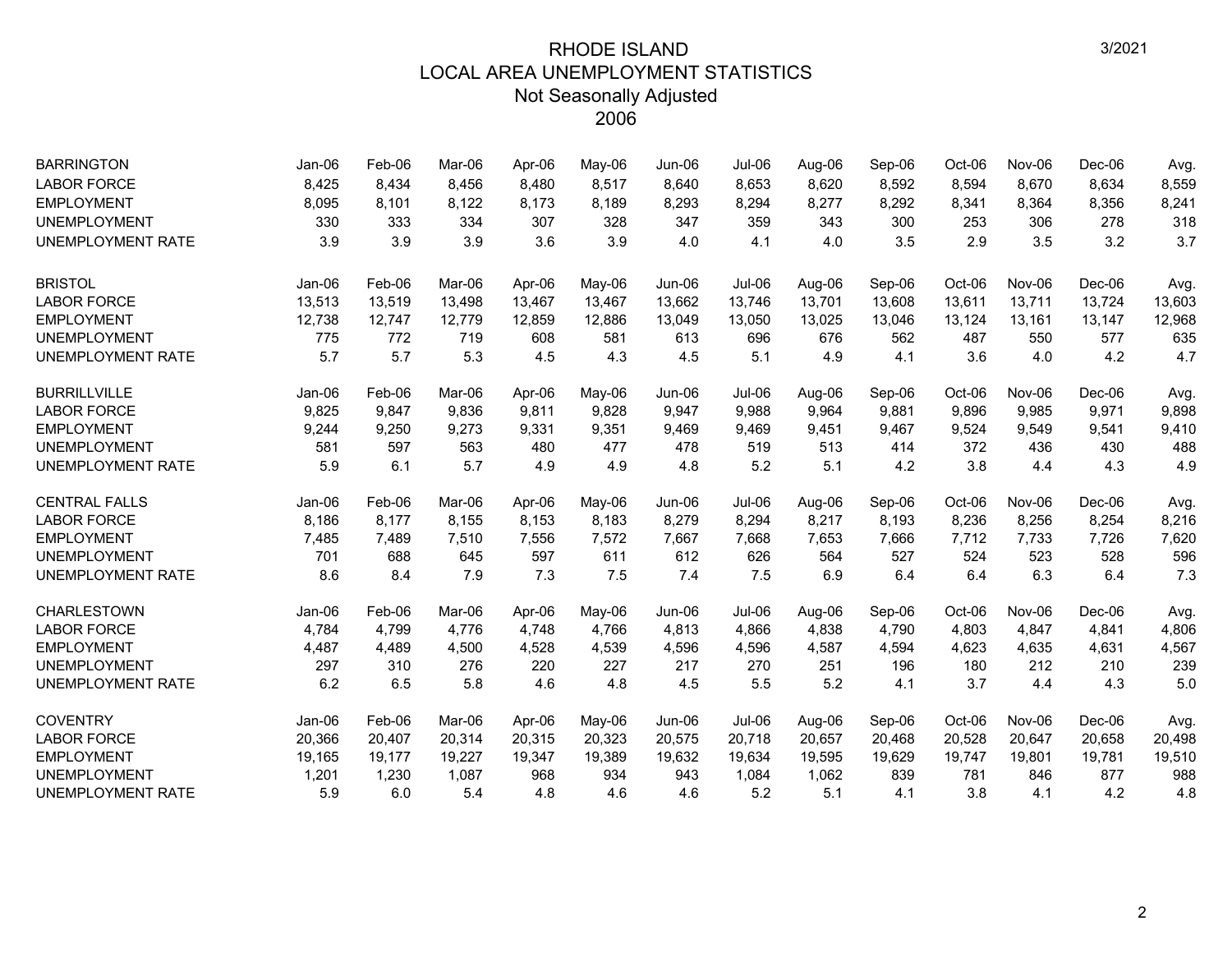| <b>CRANSTON</b>          | Jan-06 | Feb-06 | Mar-06 | Apr-06 | May-06 | Jun-06        | <b>Jul-06</b> | Aug-06 | Sep-06 | Oct-06 | Nov-06 | Dec-06   | Avg.   |
|--------------------------|--------|--------|--------|--------|--------|---------------|---------------|--------|--------|--------|--------|----------|--------|
| <b>LABOR FORCE</b>       | 42,148 | 42,145 | 42.124 | 42,362 | 42,574 | 43,054        | 43,147        | 42,946 | 42,736 | 42,870 | 43,043 | 42.876   | 42,669 |
| <b>EMPLOYMENT</b>        | 39,729 | 39,754 | 39,858 | 40,106 | 40,191 | 40,698        | 40,700        | 40,621 | 40,689 | 40,933 | 41,045 | 41,005   | 40,444 |
| <b>UNEMPLOYMENT</b>      | 2,419  | 2,391  | 2,266  | 2,256  | 2,383  | 2,356         | 2,447         | 2,325  | 2,047  | 1,937  | 1,998  | 1,871    | 2,225  |
| <b>UNEMPLOYMENT RATE</b> | 5.7    | 5.7    | 5.4    | 5.3    | 5.6    | 5.5           | 5.7           | 5.4    | 4.8    | 4.5    | 4.6    | 4.4      | 5.2    |
| <b>CUMBERLAND</b>        | Jan-06 | Feb-06 | Mar-06 | Apr-06 | May-06 | Jun-06        | Jul-06        | Aug-06 | Sep-06 | Oct-06 | Nov-06 | Dec-06   | Avg.   |
| <b>LABOR FORCE</b>       | 19,595 | 19,646 | 19.623 | 19.621 | 19,673 | 19,922        | 20,038        | 19,982 | 19,816 | 19,918 | 20.048 | 19,921   | 19,817 |
| <b>EMPLOYMENT</b>        | 18,576 | 18,587 | 18,636 | 18,750 | 18,791 | 19,028        | 19,029        | 18,993 | 19,025 | 19,139 | 19,191 | 19,172   | 18,910 |
| <b>UNEMPLOYMENT</b>      | 1,019  | 1,059  | 987    | 871    | 882    | 894           | 1,009         | 989    | 791    | 779    | 857    | 749      | 907    |
| <b>UNEMPLOYMENT RATE</b> | 5.2    | 5.4    | 5.0    | 4.4    | 4.5    | 4.5           | 5.0           | 4.9    | 4.0    | 3.9    | 4.3    | 3.8      | 4.6    |
| <b>EAST GREENWICH</b>    | Jan-06 | Feb-06 | Mar-06 | Apr-06 | May-06 | <b>Jun-06</b> | Jul-06        | Aug-06 | Sep-06 | Oct-06 | Nov-06 | Dec-06   | Avg.   |
| <b>LABOR FORCE</b>       | 6,950  | 6,939  | 6,959  | 6,957  | 6,982  | 7,088         | 7,124         | 7,110  | 7,102  | 7,121  | 7,145  | 7,125    | 7,050  |
| <b>EMPLOYMENT</b>        | 6,605  | 6,609  | 6,626  | 6,667  | 6,682  | 6,766         | 6,766         | 6,753  | 6,765  | 6,805  | 6,824  | 6,817    | 6,724  |
| <b>UNEMPLOYMENT</b>      | 345    | 330    | 333    | 290    | 300    | 322           | 358           | 357    | 337    | 316    | 321    | 308      | 326    |
| <b>UNEMPLOYMENT RATE</b> | 5.0    | 4.8    | 4.8    | 4.2    | 4.3    | 4.5           | 5.0           | 5.0    | 4.7    | 4.4    | 4.5    | 4.3      | 4.6    |
| <b>EAST PROVIDENCE</b>   | Jan-06 | Feb-06 | Mar-06 | Apr-06 | May-06 | Jun-06        | Jul-06        | Aug-06 | Sep-06 | Oct-06 | Nov-06 | $Dec-06$ | Avg.   |
| <b>LABOR FORCE</b>       | 25,901 | 25,968 | 25,905 | 25,916 | 25,930 | 26,268        | 26,348        | 26,175 | 26,073 | 26,234 | 26,403 | 26,396   | 26,126 |
| <b>EMPLOYMENT</b>        | 24,268 | 24,283 | 24,346 | 24,498 | 24,550 | 24,858        | 24,862        | 24,812 | 24,854 | 25,004 | 25,071 | 25,047   | 24,704 |
| <b>UNEMPLOYMENT</b>      | 1,633  | 1,685  | 1,559  | 1,418  | 1,380  | 1,410         | 1,486         | 1,363  | 1,219  | 1,230  | 1,332  | 1,349    | 1,422  |
| UNEMPLOYMENT RATE        | 6.3    | 6.5    | 6.0    | 5.5    | 5.3    | 5.4           | 5.6           | 5.2    | 4.7    | 4.7    | 5.0    | 5.1      | 5.4    |
| <b>EXETER</b>            | Jan-06 | Feb-06 | Mar-06 | Apr-06 | May-06 | Jun-06        | Jul-06        | Aug-06 | Sep-06 | Oct-06 | Nov-06 | Dec-06   | Avg.   |
| <b>LABOR FORCE</b>       | 3,760  | 3,781  | 3,746  | 3,721  | 3,725  | 3,782         | 3,806         | 3,791  | 3,768  | 3,784  | 3,820  | 3,808    | 3,774  |
| <b>EMPLOYMENT</b>        | 3,537  | 3.538  | 3,547  | 3,570  | 3,578  | 3,623         | 3,623         | 3.616  | 3,622  | 3,644  | 3,654  | 3,650    | 3,600  |
| <b>UNEMPLOYMENT</b>      | 223    | 243    | 199    | 151    | 147    | 159           | 183           | 175    | 146    | 140    | 166    | 158      | 174    |
| <b>UNEMPLOYMENT RATE</b> | 5.9    | 6.4    | 5.3    | 4.1    | 3.9    | 4.2           | 4.8           | 4.6    | 3.9    | 3.7    | 4.3    | 4.1      | 4.6    |
| <b>FOSTER</b>            | Jan-06 | Feb-06 | Mar-06 | Apr-06 | May-06 | <b>Jun-06</b> | Jul-06        | Aug-06 | Sep-06 | Oct-06 | Nov-06 | $Dec-06$ | Avg.   |
| <b>LABOR FORCE</b>       | 2,735  | 2,739  | 2,717  | 2,694  | 2,686  | 2,706         | 2,741         | 2,727  | 2,688  | 2,712  | 2,730  | 2,739    | 2,718  |
| <b>EMPLOYMENT</b>        | 2,519  | 2,521  | 2,528  | 2,543  | 2,549  | 2,581         | 2,581         | 2,576  | 2,580  | 2,595  | 2,603  | 2,600    | 2,565  |
| <b>UNEMPLOYMENT</b>      | 216    | 218    | 189    | 151    | 137    | 125           | 160           | 151    | 108    | 117    | 127    | 139      | 153    |
| <b>UNEMPLOYMENT RATE</b> | 7.9    | 8.0    | 7.0    | 5.6    | 5.1    | 4.6           | 5.8           | 5.5    | 4.0    | 4.3    | 4.7    | 5.1      | 5.6    |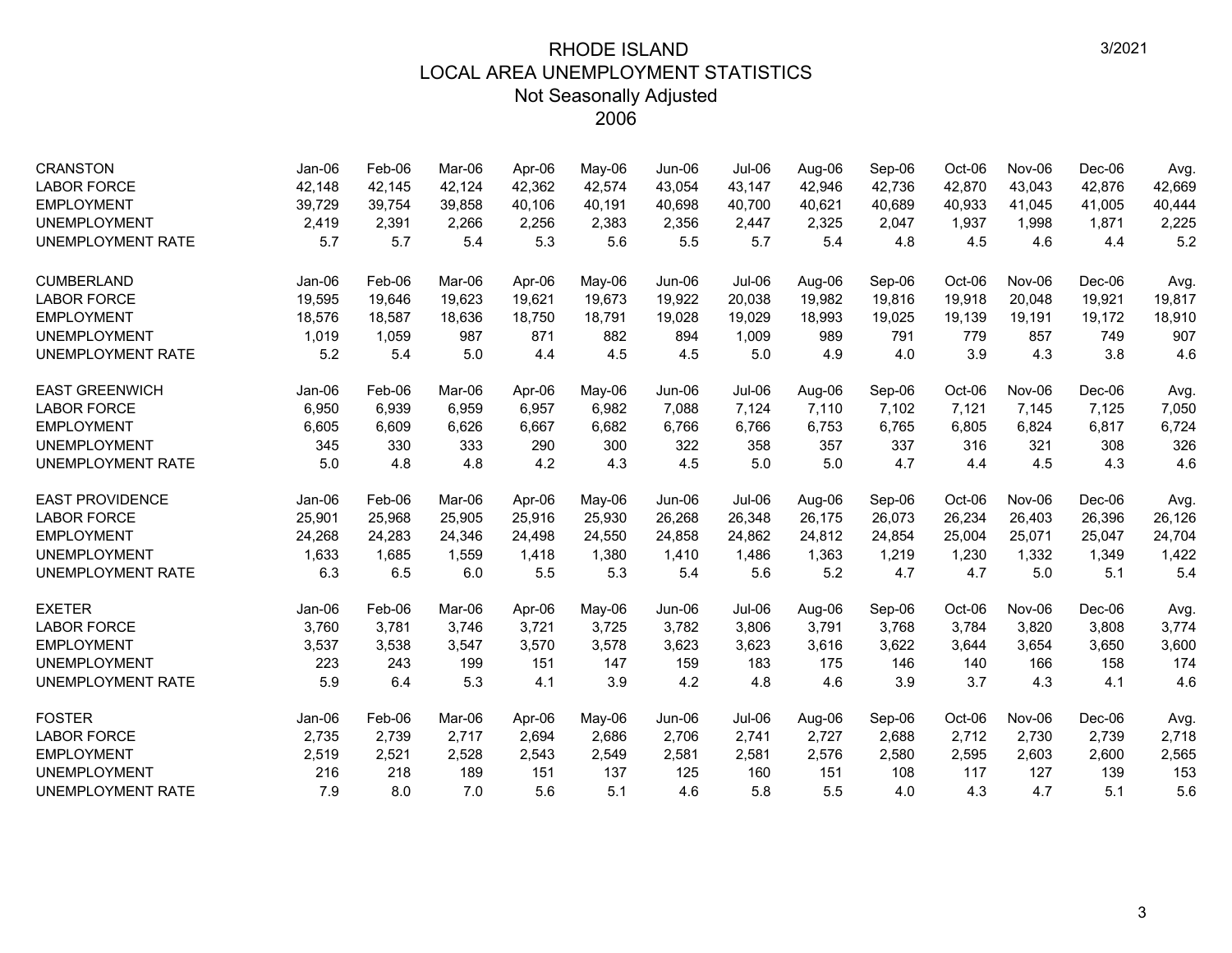| <b>GLOCESTER</b><br><b>LABOR FORCE</b> | Jan-06<br>6,533 | Feb-06<br>6,532 | Mar-06<br>6,535 | Apr-06<br>6,502 | May-06<br>6,514 | Jun-06<br>6,609 | Jul-06<br>6,634 | Aug-06<br>6,602 | Sep-06<br>6,569 | Oct-06<br>6,570 | Nov-06<br>6,604 | Dec-06<br>6,603 | Avg.<br>6,567 |
|----------------------------------------|-----------------|-----------------|-----------------|-----------------|-----------------|-----------------|-----------------|-----------------|-----------------|-----------------|-----------------|-----------------|---------------|
| <b>EMPLOYMENT</b>                      | 6,187           | 6,191           | 6,206           | 6,245           | 6,259           | 6,337           | 6,337           | 6,326           | 6,337           | 6,374           | 6,392           | 6,385           | 6,298         |
| <b>UNEMPLOYMENT</b>                    | 346             | 341             | 329             | 257             | 255             | 272             | 297             | 276             | 232             | 196             | 212             | 218             | 269           |
| <b>UNEMPLOYMENT RATE</b>               | 5.3             | 5.2             | 5.0             | 4.0             | 3.9             | 4.1             | 4.5             | 4.2             | 3.5             | 3.0             | 3.2             | 3.3             | 4.1           |
|                                        |                 |                 |                 |                 |                 |                 |                 |                 |                 |                 |                 |                 |               |
| <b>HOPKINTON</b>                       | Jan-06          | Feb-06          | Mar-06          | Apr-06          | May-06          | Jun-06          | Jul-06          | Aug-06          | Sep-06          | Oct-06          | Nov-06          | Dec-06          | Avg.          |
| <b>LABOR FORCE</b>                     | 4,835           | 4,839           | 4,776           | 4,793           | 4,782           | 4,847           | 4,885           | 4,876           | 4,834           | 4,849           | 4,876           | 4,871           | 4,838         |
| <b>EMPLOYMENT</b>                      | 4,527           | 4,530           | 4,541           | 4,569           | 4,580           | 4,637           | 4,638           | 4,629           | 4,636           | 4,663           | 4,678           | 4,673           | 4,608         |
| <b>UNEMPLOYMENT</b>                    | 308             | 309             | 235             | 224             | 202             | 210             | 247             | 247             | 198             | 186             | 198             | 198             | 230           |
| <b>UNEMPLOYMENT RATE</b>               | 6.4             | 6.4             | 4.9             | 4.7             | 4.2             | 4.3             | 5.1             | 5.1             | 4.1             | 3.8             | 4.1             | 4.1             | 4.8           |
| <b>JAMESTOWN</b>                       | Jan-06          | Feb-06          | Mar-06          | Apr-06          | May-06          | Jun-06          | Jul-06          | Aug-06          | Sep-06          | Oct-06          | Nov-06          | $Dec-06$        | Avg.          |
| <b>LABOR FORCE</b>                     | 3,166           | 3,158           | 3,162           | 3,159           | 3,152           | 3,189           | 3,196           | 3,199           | 3,186           | 3,209           | 3,220           | 3,211           | 3,184         |
| <b>EMPLOYMENT</b>                      | 3,010           | 3,011           | 3,020           | 3,039           | 3,045           | 3,083           | 3,083           | 3,078           | 3,083           | 3,102           | 3,109           | 3,106           | 3,064         |
| <b>UNEMPLOYMENT</b>                    | 156             | 147             | 142             | 120             | 107             | 106             | 113             | 121             | 103             | 107             | 111             | 105             | 120           |
| <b>UNEMPLOYMENT RATE</b>               | 4.9             | 4.7             | 4.5             | 3.8             | 3.4             | 3.3             | 3.5             | 3.8             | 3.2             | 3.3             | 3.4             | 3.3             | 3.8           |
| <b>JOHNSTON</b>                        | Jan-06          | Feb-06          | Mar-06          | Apr-06          | May-06          | Jun-06          | Jul-06          | Aug-06          | Sep-06          | Oct-06          | Nov-06          | Dec-06          | Avg.          |
| <b>LABOR FORCE</b>                     | 15,693          | 15,710          | 15,668          | 15,694          | 15,643          | 15,815          | 15,888          | 15,826          | 15,762          | 15,822          | 15,919          | 15,927          | 15,781        |
| <b>EMPLOYMENT</b>                      | 14,610          | 14,619          | 14,658          | 14,749          | 14,780          | 14,966          | 14,967          | 14,938          | 14,963          | 15,053          | 15,094          | 15,080          | 14,873        |
| <b>UNEMPLOYMENT</b>                    | 1,083           | 1,091           | 1,010           | 945             | 863             | 849             | 921             | 888             | 799             | 769             | 825             | 847             | 908           |
| <b>UNEMPLOYMENT RATE</b>               | 6.9             | 6.9             | 6.4             | 6.0             | 5.5             | 5.4             | 5.8             | 5.6             | 5.1             | 4.9             | 5.2             | 5.3             | 5.8           |
| <b>LINCOLN</b>                         | Jan-06          | Feb-06          | Mar-06          | Apr-06          | May-06          | Jun-06          | Jul-06          | Aug-06          | Sep-06          | Oct-06          | <b>Nov-06</b>   | $Dec-06$        | Avg.          |
| <b>LABOR FORCE</b>                     | 12,271          | 12,270          | 12,268          | 12,297          | 12,332          | 12,488          | 12,543          | 12,494          | 12,418          | 12,465          | 12,502          | 12,499          | 12,404        |
| <b>EMPLOYMENT</b>                      | 11,651          | 11,658          | 11,688          | 11,761          | 11,787          | 11,935          | 11,936          | 11,912          | 11,933          | 12,005          | 12,037          | 12,025          | 11,861        |
| <b>UNEMPLOYMENT</b>                    | 620             | 612             | 580             | 536             | 545             | 553             | 607             | 582             | 485             | 460             | 465             | 474             | 543           |
| <b>UNEMPLOYMENT RATE</b>               | 5.1             | 5.0             | 4.7             | 4.4             | 4.4             | 4.4             | 4.8             | 4.7             | 3.9             | 3.7             | 3.7             | 3.8             | 4.4           |
| <b>LITTLE COMPTON</b>                  | $Jan-06$        | Feb-06          | Mar-06          | Apr-06          | May-06          | $Jun-06$        | Jul-06          | Aug-06          | Sep-06          | Oct-06          | Nov-06          | $Dec-06$        | Avg.          |
| <b>LABOR FORCE</b>                     | 1,991           | 1,994           | 1,979           | 1,966           | 1,967           | 1,989           | 1,987           | 1,983           | 1,985           | 1,989           | 2,009           | 2,017           | 1,988         |
| <b>EMPLOYMENT</b>                      | 1,867           | 1,868           | 1,872           | 1,884           | 1,888           | 1,911           | 1,913           | 1,908           | 1,911           | 1,924           | 1,928           | 1,926           | 1,900         |
| <b>UNEMPLOYMENT</b>                    | 124             | 126             | 107             | 82              | 79              | 78              | 74              | 75              | 74              | 65              | 81              | 91              | 88            |
| <b>UNEMPLOYMENT RATE</b>               | 6.2             | 6.3             | 5.4             | 4.2             | 4.0             | 3.9             | 3.7             | 3.8             | 3.7             | 3.3             | 4.0             | 4.5             | 4.4           |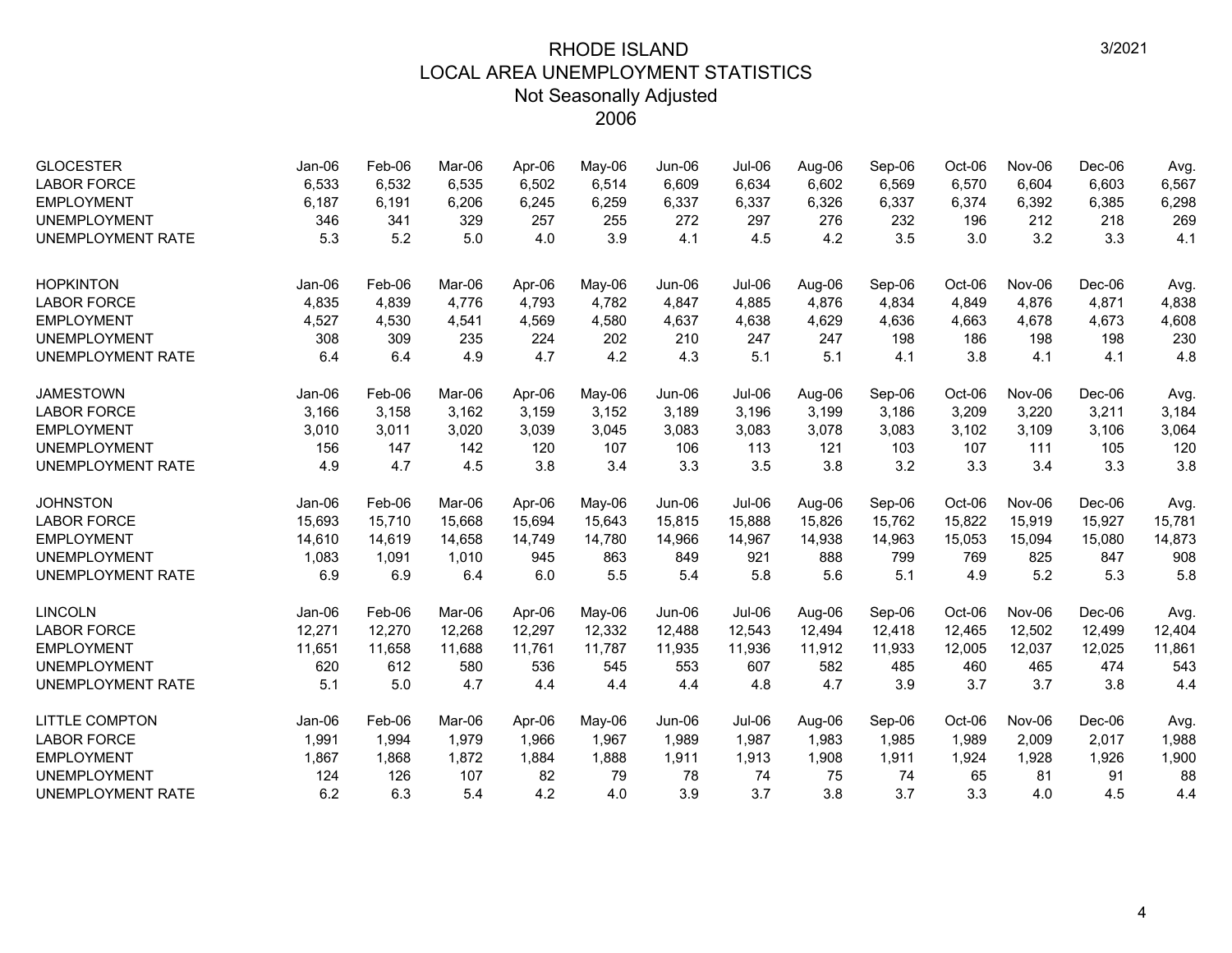| <b>MIDDLETOWN</b>        | Jan-06 | Feb-06 | Mar-06 | Apr-06 | May-06 | Jun-06 | Jul-06 | Aug-06 | Sep-06 | Oct-06 | Nov-06 | Dec-06   | Avg.   |
|--------------------------|--------|--------|--------|--------|--------|--------|--------|--------|--------|--------|--------|----------|--------|
| <b>LABOR FORCE</b>       | 8,336  | 8,317  | 8,270  | 8,244  | 8,216  | 8,323  | 8,351  | 8,318  | 8,263  | 8,322  | 8,381  | 8,362    | 8,309  |
| <b>EMPLOYMENT</b>        | 7,771  | 7.775  | 7,796  | 7,845  | 7,862  | 7,960  | 7,962  | 7,945  | 7,960  | 8,007  | 8,028  | 8,021    | 7,911  |
| <b>UNEMPLOYMENT</b>      | 565    | 542    | 474    | 399    | 354    | 363    | 389    | 373    | 303    | 315    | 353    | 341      | 398    |
| <b>UNEMPLOYMENT RATE</b> | 6.8    | 6.5    | 5.7    | 4.8    | 4.3    | 4.4    | 4.7    | 4.5    | 3.7    | 3.8    | 4.2    | 4.1      | 4.8    |
| <b>NARRAGANSETT</b>      | Jan-06 | Feb-06 | Mar-06 | Apr-06 | May-06 | Jun-06 | Jul-06 | Aug-06 | Sep-06 | Oct-06 | Nov-06 | $Dec-06$ | Avg.   |
| <b>LABOR FORCE</b>       | 9,973  | 9,958  | 9,939  | 9,981  | 9,999  | 10,121 | 10,133 | 10,110 | 10,110 | 10,151 | 10,196 | 10,170   | 10,070 |
| <b>EMPLOYMENT</b>        | 9,549  | 9,554  | 9.579  | 9,638  | 9,659  | 9.781  | 9,782  | 9,763  | 9,780  | 9,838  | 9,865  | 9,856    | 9,720  |
| <b>UNEMPLOYMENT</b>      | 424    | 404    | 360    | 343    | 340    | 340    | 351    | 347    | 330    | 313    | 331    | 314      | 350    |
| <b>UNEMPLOYMENT RATE</b> | 4.3    | 4.1    | 3.6    | 3.4    | 3.4    | 3.4    | 3.5    | 3.4    | 3.3    | 3.1    | 3.2    | 3.1      | 3.5    |
| <b>NEW SHOREHAM</b>      | Jan-06 | Feb-06 | Mar-06 | Apr-06 | May-06 | Jun-06 | Jul-06 | Aug-06 | Sep-06 | Oct-06 | Nov-06 | Dec-06   | Avg.   |
| <b>LABOR FORCE</b>       | 696    | 687    | 691    | 756    | 928    | 1,554  | 1,979  | 1,919  | 1,373  | 997    | 721    | 752      | 1,088  |
| <b>EMPLOYMENT</b>        | 583    | 577    | 589    | 673    | 865    | 1,507  | 1,936  | 1,880  | 1,342  | 963    | 653    | 668      | 1,020  |
| <b>UNEMPLOYMENT</b>      | 113    | 110    | 102    | 83     | 63     | 47     | 43     | 39     | 31     | 34     | 68     | 84       | 68     |
| <b>UNEMPLOYMENT RATE</b> | 16.2   | 16.0   | 14.8   | 11.0   | 6.8    | 3.0    | 2.2    | 2.0    | 2.3    | 3.4    | 9.4    | 11.2     | 6.3    |
| <b>NEWPORT</b>           | Jan-06 | Feb-06 | Mar-06 | Apr-06 | May-06 | Jun-06 | Jul-06 | Aug-06 | Sep-06 | Oct-06 | Nov-06 | $Dec-06$ | Avg.   |
| <b>LABOR FORCE</b>       | 13,145 | 13,072 | 12,969 | 12,952 | 12,866 | 13,018 | 13,042 | 12,993 | 12,932 | 12,977 | 13,129 | 13,152   | 13,021 |
| <b>EMPLOYMENT</b>        | 12,133 | 12,140 | 12,172 | 12,247 | 12,274 | 12,428 | 12,429 | 12,405 | 12,426 | 12,501 | 12,534 | 12,522   | 12,351 |
| <b>UNEMPLOYMENT</b>      | 1,012  | 932    | 797    | 705    | 592    | 590    | 613    | 588    | 506    | 476    | 595    | 630      | 670    |
| <b>UNEMPLOYMENT RATE</b> | 7.7    | 7.1    | 6.1    | 5.4    | 4.6    | 4.5    | 4.7    | 4.5    | 3.9    | 3.7    | 4.5    | 4.8      | 5.1    |
| <b>NORTH KINGSTOWN</b>   | Jan-06 | Feb-06 | Mar-06 | Apr-06 | May-06 | Jun-06 | Jul-06 | Aug-06 | Sep-06 | Oct-06 | Nov-06 | Dec-06   | Avg.   |
| <b>LABOR FORCE</b>       | 15,468 | 15,478 | 15.463 | 15,511 | 15,510 | 15,684 | 15.720 | 15,681 | 15,600 | 15,653 | 15,750 | 15,727   | 15,604 |
| <b>EMPLOYMENT</b>        | 14,686 | 14,694 | 14,733 | 14,824 | 14,856 | 15,043 | 15,044 | 15,014 | 15,039 | 15,130 | 15,172 | 15,156   | 14,949 |
| <b>UNEMPLOYMENT</b>      | 782    | 784    | 730    | 687    | 654    | 641    | 676    | 667    | 561    | 523    | 578    | 571      | 655    |
| <b>UNEMPLOYMENT RATE</b> | 5.1    | 5.1    | 4.7    | 4.4    | 4.2    | 4.1    | 4.3    | 4.3    | 3.6    | 3.3    | 3.7    | 3.6      | 4.2    |
| NORTH PROVIDENCE         | Jan-06 | Feb-06 | Mar-06 | Apr-06 | May-06 | Jun-06 | Jul-06 | Aug-06 | Sep-06 | Oct-06 | Nov-06 | $Dec-06$ | Avg.   |
| <b>LABOR FORCE</b>       | 18,565 | 18,544 | 18,493 | 18,589 | 18,641 | 18,910 | 19,005 | 18,912 | 18,811 | 18,874 | 18,935 | 18,956   | 18,770 |
| <b>EMPLOYMENT</b>        | 17,490 | 17,501 | 17,547 | 17,655 | 17,694 | 17,916 | 17,918 | 17,883 | 17,913 | 18,021 | 18,070 | 18,052   | 17,805 |
| <b>UNEMPLOYMENT</b>      | 1,075  | 1,043  | 946    | 934    | 947    | 994    | 1,087  | 1,029  | 898    | 853    | 865    | 904      | 965    |
| <b>UNEMPLOYMENT RATE</b> | 5.8    | 5.6    | 5.1    | 5.0    | 5.1    | 5.3    | 5.7    | 5.4    | 4.8    | 4.5    | 4.6    | 4.8      | 5.1    |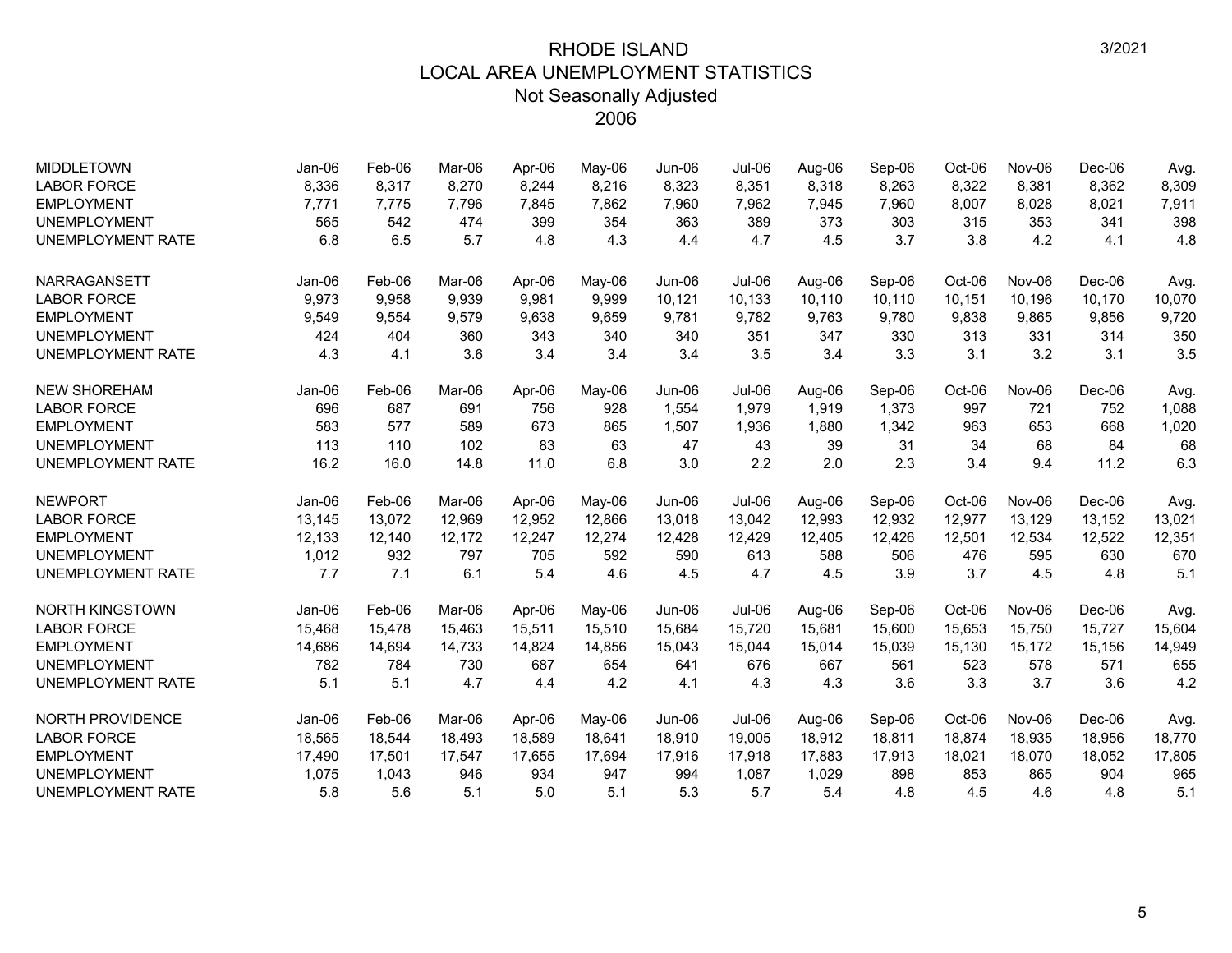| <b>NORTH SMITHFIELD</b>  | Jan-06   | Feb-06 | Mar-06 | Apr-06 | May-06 | Jun-06        | Jul-06        | Aug-06 | Sep-06 | Oct-06 | Nov-06 | $Dec-06$ | Avg.   |
|--------------------------|----------|--------|--------|--------|--------|---------------|---------------|--------|--------|--------|--------|----------|--------|
| <b>LABOR FORCE</b>       | 6,324    | 6,345  | 6.344  | 6,341  | 6,376  | 6,454         | 6,498         | 6,500  | 6,440  | 6,479  | 6,539  | 6,514    | 6,430  |
| <b>EMPLOYMENT</b>        | 6,027    | 6,030  | 6,046  | 6,083  | 6,096  | 6,173         | 6,174         | 6,161  | 6,173  | 6,209  | 6,226  | 6,220    | 6,135  |
| <b>UNEMPLOYMENT</b>      | 297      | 315    | 298    | 258    | 280    | 281           | 324           | 339    | 267    | 270    | 313    | 294      | 295    |
| <b>UNEMPLOYMENT RATE</b> | 4.7      | 5.0    | 4.7    | 4.1    | 4.4    | 4.4           | 5.0           | 5.2    | 4.1    | 4.2    | 4.8    | 4.5      | 4.6    |
| <b>PAWTUCKET</b>         | $Jan-06$ | Feb-06 | Mar-06 | Apr-06 | May-06 | Jun-06        | <b>Jul-06</b> | Aug-06 | Sep-06 | Oct-06 | Nov-06 | Dec-06   | Avg.   |
| <b>LABOR FORCE</b>       | 37,044   | 37,104 | 37,095 | 37,265 | 37,412 | 37,832        | 37,901        | 37,703 | 37,547 | 37,665 | 37,877 | 37,713   | 37,514 |
| <b>EMPLOYMENT</b>        | 34,554   | 34,576 | 34,666 | 34,881 | 34,955 | 35,395        | 35,399        | 35,329 | 35,389 | 35,602 | 35,698 | 35,663   | 35,176 |
| <b>UNEMPLOYMENT</b>      | 2,490    | 2,528  | 2,429  | 2,384  | 2,457  | 2,437         | 2,502         | 2,374  | 2,158  | 2,063  | 2,179  | 2,050    | 2,338  |
| <b>UNEMPLOYMENT RATE</b> | 6.7      | 6.8    | 6.5    | 6.4    | 6.6    | 6.4           | 6.6           | 6.3    | 5.7    | 5.5    | 5.8    | 5.4      | 6.2    |
| PORTSMOUTH               | Jan-06   | Feb-06 | Mar-06 | Apr-06 | May-06 | <b>Jun-06</b> | Jul-06        | Aug-06 | Sep-06 | Oct-06 | Nov-06 | Dec-06   | Avg.   |
| <b>LABOR FORCE</b>       | 9,358    | 9,330  | 9,312  | 9,283  | 9,278  | 9,415         | 9,432         | 9,416  | 9,385  | 9,419  | 9,476  | 9,456    | 9,380  |
| <b>EMPLOYMENT</b>        | 8,823    | 8,829  | 8,853  | 8,908  | 8,927  | 9,039         | 9,040         | 9,022  | 9,038  | 9,092  | 9,116  | 9,108    | 8,983  |
| <b>UNEMPLOYMENT</b>      | 535      | 501    | 459    | 375    | 351    | 376           | 392           | 394    | 347    | 327    | 360    | 348      | 397    |
| <b>UNEMPLOYMENT RATE</b> | 5.7      | 5.4    | 4.9    | 4.0    | 3.8    | 4.0           | 4.2           | 4.2    | 3.7    | 3.5    | 3.8    | 3.7      | 4.2    |
| <b>PROVIDENCE</b>        | Jan-06   | Feb-06 | Mar-06 | Apr-06 | May-06 | Jun-06        | Jul-06        | Aug-06 | Sep-06 | Oct-06 | Nov-06 | Dec-06   | Avg.   |
| <b>LABOR FORCE</b>       | 78,792   | 78,711 | 78,654 | 78,928 | 79,230 | 80,475        | 80,973        | 80,323 | 79,561 | 79,660 | 80,054 | 79,756   | 79,594 |
| <b>EMPLOYMENT</b>        | 73,067   | 73,113 | 73.304 | 73,758 | 73,917 | 74,848        | 74,855        | 74,708 | 74,834 | 75,284 | 75,488 | 75,415   | 74,383 |
| <b>UNEMPLOYMENT</b>      | 5,725    | 5,598  | 5,350  | 5,170  | 5,313  | 5,627         | 6,118         | 5,615  | 4,727  | 4,376  | 4,566  | 4,341    | 5,211  |
| <b>UNEMPLOYMENT RATE</b> | 7.3      | 7.1    | 6.8    | 6.6    | 6.7    | 7.0           | 7.6           | 7.0    | 5.9    | 5.5    | 5.7    | 5.4      | 6.5    |
| <b>RICHMOND</b>          | Jan-06   | Feb-06 | Mar-06 | Apr-06 | May-06 | Jun-06        | Jul-06        | Aug-06 | Sep-06 | Oct-06 | Nov-06 | Dec-06   | Avg.   |
| <b>LABOR FORCE</b>       | 4,396    | 4,415  | 4,411  | 4,426  | 4,430  | 4,471         | 4,482         | 4,467  | 4,438  | 4,456  | 4,481  | 4,463    | 4,444  |
| <b>EMPLOYMENT</b>        | 4,212    | 4,214  | 4,225  | 4,251  | 4,260  | 4,314         | 4,314         | 4,307  | 4,313  | 4,340  | 4,351  | 4,346    | 4,287  |
| <b>UNEMPLOYMENT</b>      | 184      | 201    | 186    | 175    | 170    | 157           | 168           | 160    | 125    | 116    | 130    | 117      | 157    |
| <b>UNEMPLOYMENT RATE</b> | 4.2      | 4.6    | 4.2    | 4.0    | 3.8    | 3.5           | 3.7           | 3.6    | 2.8    | 2.6    | 2.9    | 2.6      | 3.5    |
| <b>SCITUATE</b>          | Jan-06   | Feb-06 | Mar-06 | Apr-06 | May-06 | Jun-06        | Jul-06        | Aug-06 | Sep-06 | Oct-06 | Nov-06 | Dec-06   | Avg.   |
| <b>LABOR FORCE</b>       | 6,477    | 6,498  | 6,468  | 6,460  | 6,447  | 6,540         | 6,600         | 6,552  | 6,497  | 6,544  | 6,564  | 6,548    | 6,517  |
| <b>EMPLOYMENT</b>        | 6,077    | 6,080  | 6,096  | 6,134  | 6,146  | 6,225         | 6,225         | 6,213  | 6,223  | 6,260  | 6,278  | 6,272    | 6,186  |
| <b>UNEMPLOYMENT</b>      | 400      | 418    | 372    | 326    | 301    | 315           | 375           | 339    | 274    | 284    | 286    | 276      | 331    |
| <b>UNEMPLOYMENT RATE</b> | 6.2      | 6.4    | 5.8    | 5.0    | 4.7    | 4.8           | 5.7           | 5.2    | 4.2    | 4.3    | 4.4    | 4.2      | 5.1    |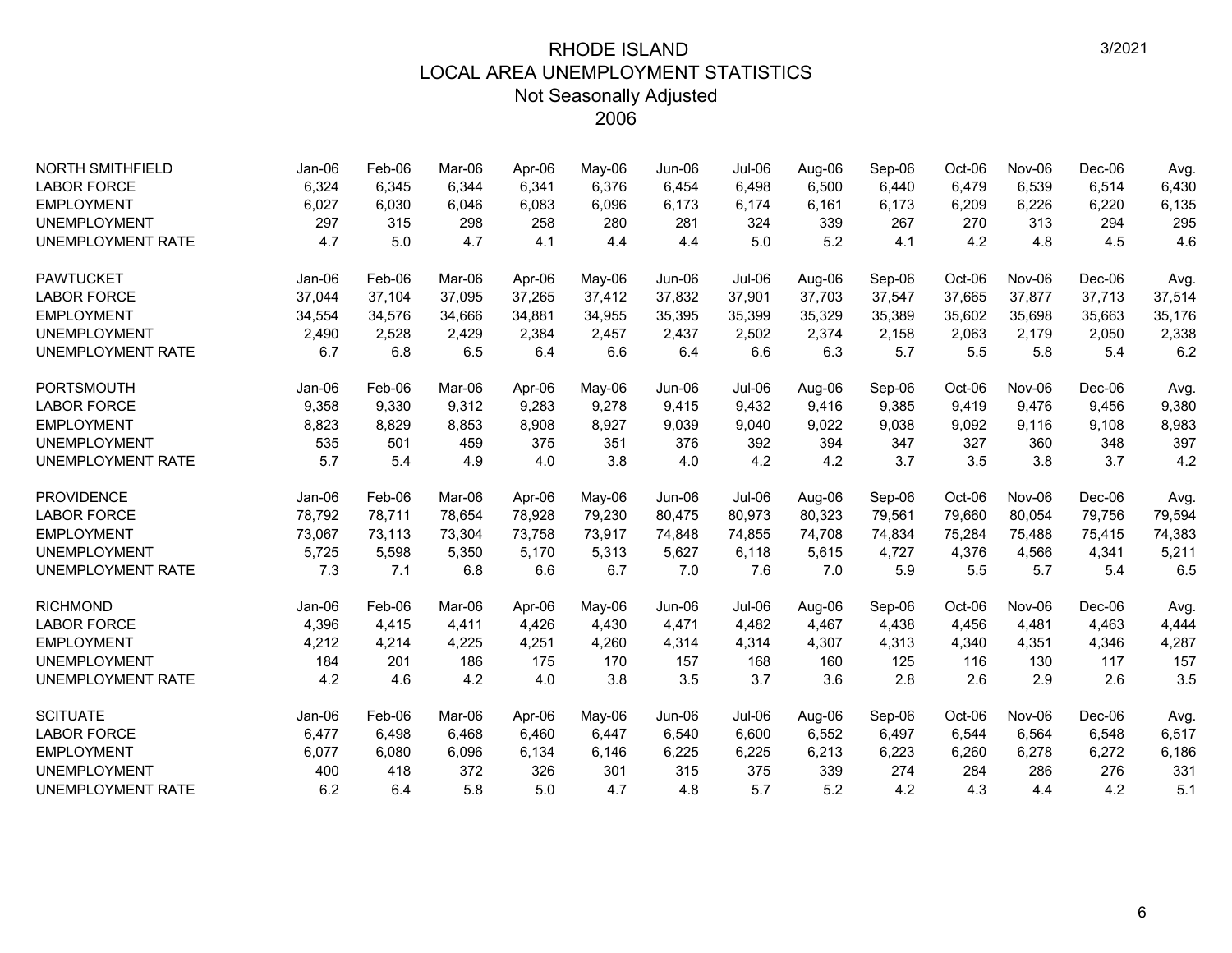| <b>SMITHFIELD</b>        | Jan-06   | Feb-06 | Mar-06 | Apr-06 | May-06 | Jun-06 | <b>Jul-06</b> | Aug-06 | Sep-06 | Oct-06 | Nov-06 | Dec-06   | Avg.   |
|--------------------------|----------|--------|--------|--------|--------|--------|---------------|--------|--------|--------|--------|----------|--------|
| <b>LABOR FORCE</b>       | 12,004   | 11,996 | 12,005 | 12.027 | 12,036 | 12,219 | 12,341        | 12,277 | 12,192 | 12,198 | 12,233 | 12,214   | 12,145 |
| <b>EMPLOYMENT</b>        | 11,373   | 11,380 | 11,411 | 11,481 | 11,505 | 11,650 | 11,651        | 11,629 | 11,648 | 11,719 | 11,749 | 11,738   | 11,578 |
| <b>UNEMPLOYMENT</b>      | 631      | 616    | 594    | 546    | 531    | 569    | 690           | 648    | 544    | 479    | 484    | 476      | 567    |
| <b>UNEMPLOYMENT RATE</b> | 5.3      | 5.1    | 4.9    | 4.5    | 4.4    | 4.7    | 5.6           | 5.3    | 4.5    | 3.9    | 4.0    | 3.9      | 4.7    |
| <b>SOUTH KINGSTOWN</b>   | $Jan-06$ | Feb-06 | Mar-06 | Apr-06 | May-06 | Jun-06 | Jul-06        | Aug-06 | Sep-06 | Oct-06 | Nov-06 | Dec-06   | Avg.   |
| <b>LABOR FORCE</b>       | 15,895   | 15,868 | 15,867 | 15,878 | 15,807 | 16,057 | 16,190        | 16,145 | 16,022 | 16,040 | 16,153 | 16,128   | 16,005 |
| <b>EMPLOYMENT</b>        | 15,026   | 15,036 | 15,075 | 15,169 | 15,201 | 15,393 | 15,394        | 15,363 | 15,389 | 15,482 | 15,523 | 15,508   | 15,297 |
| <b>UNEMPLOYMENT</b>      | 869      | 832    | 792    | 709    | 606    | 664    | 796           | 782    | 633    | 558    | 630    | 620      | 708    |
| <b>UNEMPLOYMENT RATE</b> | 5.5      | 5.2    | 5.0    | 4.5    | 3.8    | 4.1    | 4.9           | 4.8    | 4.0    | 3.5    | 3.9    | 3.8      | 4.4    |
| <b>TIVERTON</b>          | Jan-06   | Feb-06 | Mar-06 | Apr-06 | May-06 | Jun-06 | Jul-06        | Aug-06 | Sep-06 | Oct-06 | Nov-06 | Dec-06   | Avg.   |
| <b>LABOR FORCE</b>       | 8,677    | 8,706  | 8,685  | 8,626  | 8,572  | 8,709  | 8,787         | 8,754  | 8,677  | 8,723  | 8,799  | 8,803    | 8,710  |
| <b>EMPLOYMENT</b>        | 8,100    | 8,106  | 8,127  | 8,178  | 8,195  | 8,298  | 8,300         | 8,282  | 8,297  | 8,347  | 8,369  | 8,362    | 8,247  |
| <b>UNEMPLOYMENT</b>      | 577      | 600    | 558    | 448    | 377    | 411    | 487           | 472    | 380    | 376    | 430    | 441      | 463    |
| <b>UNEMPLOYMENT RATE</b> | 6.6      | 6.9    | 6.4    | 5.2    | 4.4    | 4.7    | 5.5           | 5.4    | 4.4    | 4.3    | 4.9    | 5.0      | 5.3    |
| <b>WARREN</b>            | Jan-06   | Feb-06 | Mar-06 | Apr-06 | May-06 | Jun-06 | Jul-06        | Aug-06 | Sep-06 | Oct-06 | Nov-06 | $Dec-06$ | Avg.   |
| <b>LABOR FORCE</b>       | 6,324    | 6,357  | 6,327  | 6,283  | 6,271  | 6,373  | 6,414         | 6,397  | 6,351  | 6,375  | 6,418  | 6,427    | 6,360  |
| <b>EMPLOYMENT</b>        | 5,910    | 5,914  | 5,929  | 5,966  | 5,978  | 6,054  | 6,054         | 6,042  | 6,053  | 6,089  | 6,105  | 6,099    | 6,016  |
| <b>UNEMPLOYMENT</b>      | 414      | 443    | 398    | 317    | 293    | 319    | 360           | 355    | 298    | 286    | 313    | 328      | 344    |
| <b>UNEMPLOYMENT RATE</b> | 6.5      | 7.0    | 6.3    | 5.0    | 4.7    | 5.0    | 5.6           | 5.5    | 4.7    | 4.5    | 4.9    | 5.1      | 5.4    |
| <b>WARWICK</b>           | $Jan-06$ | Feb-06 | Mar-06 | Apr-06 | May-06 | Jun-06 | $Jul-06$      | Aug-06 | Sep-06 | Oct-06 | Nov-06 | $Dec-06$ | Avg.   |
| <b>LABOR FORCE</b>       | 48,536   | 48,533 | 48,549 | 48,796 | 48,926 | 49,464 | 49,636        | 49,444 | 49,204 | 49,372 | 49,580 | 49,462   | 49,125 |
| <b>EMPLOYMENT</b>        | 45,902   | 45,932 | 46,052 | 46,337 | 46,438 | 47,022 | 47,026        | 46,933 | 47,013 | 47,295 | 47,424 | 47,377   | 46,729 |
| <b>UNEMPLOYMENT</b>      | 2,634    | 2,601  | 2,497  | 2,459  | 2,488  | 2,442  | 2,610         | 2,511  | 2,191  | 2,077  | 2,156  | 2,085    | 2,396  |
| <b>UNEMPLOYMENT RATE</b> | 5.4      | 5.4    | 5.1    | 5.0    | 5.1    | 4.9    | 5.3           | 5.1    | 4.5    | 4.2    | 4.3    | 4.2      | 4.9    |
| <b>WEST GREENWICH</b>    | $Jan-06$ | Feb-06 | Mar-06 | Apr-06 | May-06 | Jun-06 | Jul-06        | Aug-06 | Sep-06 | Oct-06 | Nov-06 | $Dec-06$ | Avg.   |
| <b>LABOR FORCE</b>       | 3,845    | 3,855  | 3,857  | 3,857  | 3,864  | 3,928  | 3,965         | 3,952  | 3,901  | 3,902  | 3,910  | 3,916    | 3,896  |
| <b>EMPLOYMENT</b>        | 3,676    | 3,678  | 3,688  | 3,711  | 3,719  | 3,766  | 3,765         | 3,758  | 3,764  | 3,788  | 3,798  | 3,794    | 3,742  |
| <b>UNEMPLOYMENT</b>      | 169      | 177    | 169    | 146    | 145    | 162    | 200           | 194    | 137    | 114    | 112    | 122      | 154    |
| <b>UNEMPLOYMENT RATE</b> | 4.4      | 4.6    | 4.4    | 3.8    | 3.8    | 4.1    | 5.0           | 4.9    | 3.5    | 2.9    | 2.9    | 3.1      | 4.0    |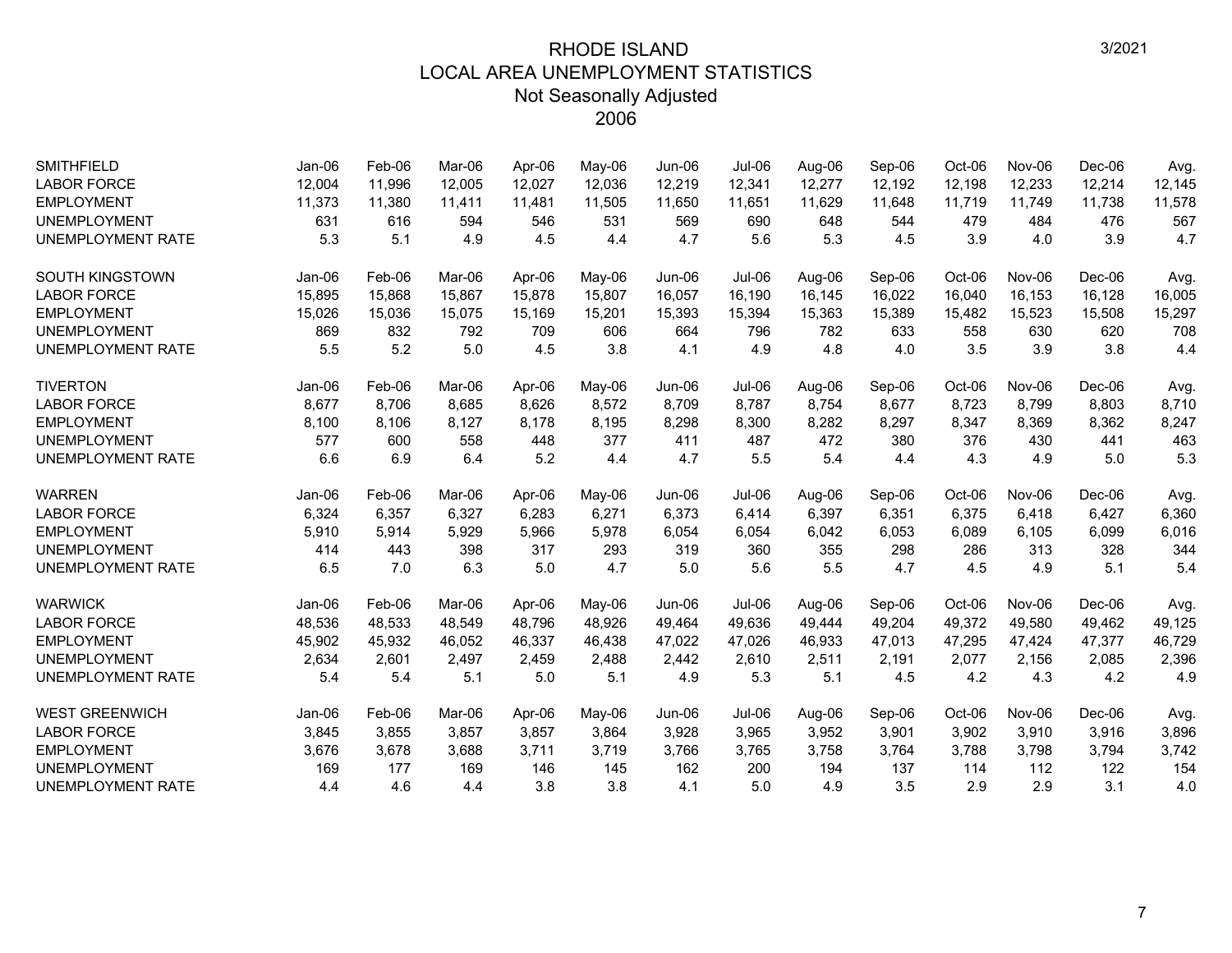| <b>WEST WARWICK</b>      | Jan-06   | Feb-06 | Mar-06 | Apr-06 | May-06 | <b>Jun-06</b> | <b>Jul-06</b> | Aug-06 | Sep-06 | Oct-06 | Nov-06        | Dec-06   | Avg.   |
|--------------------------|----------|--------|--------|--------|--------|---------------|---------------|--------|--------|--------|---------------|----------|--------|
| <b>LABOR FORCE</b>       | 16,690   | 16,735 | 16,680 | 16,636 | 16,654 | 16,812        | 16,883        | 16,849 | 16,713 | 16,778 | 16,874        | 16,884   | 16,766 |
| <b>EMPLOYMENT</b>        | 15,539   | 15,548 | 15,589 | 15,685 | 15,719 | 15,917        | 15,918        | 15,887 | 15,914 | 16,010 | 16,054        | 16,037   | 15,818 |
| <b>UNEMPLOYMENT</b>      | 1,151    | 1,187  | 1,091  | 951    | 935    | 895           | 965           | 962    | 799    | 768    | 820           | 847      | 948    |
| <b>UNEMPLOYMENT RATE</b> | 6.9      | 7.1    | 6.5    | 5.7    | 5.6    | 5.3           | 5.7           | 5.7    | 4.8    | 4.6    | 4.9           | 5.0      | 5.7    |
| WESTERLY                 | $Jan-06$ | Feb-06 | Mar-06 | Apr-06 | May-06 | Jun-06        | $Jul-06$      | Aug-06 | Sep-06 | Oct-06 | Nov-06        | $Dec-06$ | Avg.   |
| <b>LABOR FORCE</b>       | 13,446   | 13,371 | 13,241 | 13,093 | 13,146 | 13,293        | 13,600        | 13,434 | 13,204 | 13,135 | 13,206        | 13,339   | 13,292 |
| <b>EMPLOYMENT</b>        | 12,649   | 12,533 | 12,511 | 12,517 | 12,568 | 12,737        | 12,965        | 12,888 | 12,704 | 12,651 | 12,642        | 12,770   | 12,678 |
| <b>UNEMPLOYMENT</b>      | 797      | 838    | 730    | 576    | 578    | 556           | 635           | 546    | 500    | 484    | 564           | 569      | 614    |
| UNEMPLOYMENT RATE        | 5.9      | 6.3    | 5.5    | 4.4    | 4.4    | 4.2           | 4.7           | 4.1    | 3.8    | 3.7    | 4.3           | 4.3      | 4.6    |
| <b>WOONSOCKET</b>        | $Jan-06$ | Feb-06 | Mar-06 | Apr-06 | May-06 | Jun-06        | $Jul-06$      | Aug-06 | Sep-06 | Oct-06 | Nov-06        | $Dec-06$ | Avg.   |
| <b>LABOR FORCE</b>       | 21,877   | 21,931 | 21,846 | 21,924 | 21,898 | 22,181        | 22,240        | 22,159 | 22,010 | 22,111 | 22,240        | 22,245   | 22,055 |
| <b>EMPLOYMENT</b>        | 20,430   | 20,442 | 20,496 | 20,623 | 20,668 | 20,927        | 20,929        | 20,887 | 20,923 | 21,050 | 21,106        | 21,085   | 20,797 |
| <b>UNEMPLOYMENT</b>      | 1,447    | 1,489  | 1,350  | 1,301  | 1,230  | 1,254         | 1,311         | 1,272  | 1,087  | 1,061  | 1,134         | 1,160    | 1,258  |
| UNEMPLOYMENT RATE        | 6.6      | 6.8    | 6.2    | 5.9    | 5.6    | 5.7           | 5.9           | 5.7    | 4.9    | 4.8    | 5.1           | 5.2      | 5.7    |
| <b>BRISTOL COUNTY</b>    | Jan-06   | Feb-06 | Mar-06 | Apr-06 | May-06 | Jun-06        | Jul-06        | Aug-06 | Sep-06 | Oct-06 | Nov-06        | Dec-06   | Avg.   |
| <b>LABOR FORCE</b>       | 28,262   | 28,310 | 28,281 | 28,230 | 28,255 | 28,675        | 28,813        | 28,718 | 28,551 | 28,580 | 28,799        | 28,785   | 28,522 |
| <b>EMPLOYMENT</b>        | 26,743   | 26,762 | 26,830 | 26,998 | 27,053 | 27,396        | 27,398        | 27,344 | 27,391 | 27,554 | 27,630        | 27,602   | 27,225 |
| <b>UNEMPLOYMENT</b>      | 1,519    | 1,548  | 1,451  | 1,232  | 1,202  | 1,279         | 1,415         | 1,374  | 1,160  | 1,026  | 1,169         | 1,183    | 1,297  |
| UNEMPLOYMENT RATE        | 5.4      | 5.5    | 5.1    | 4.4    | 4.3    | 4.5           | 4.9           | 4.8    | 4.1    | 3.6    | 4.1           | 4.1      | 4.5    |
| <b>KENT COUNTY</b>       | Jan-06   | Feb-06 | Mar-06 | Apr-06 | May-06 | Jun-06        | Jul-06        | Aug-06 | Sep-06 | Oct-06 | <b>Nov-06</b> | Dec-06   | Avg.   |
| <b>LABOR FORCE</b>       | 96,387   | 96,469 | 96,359 | 96,561 | 96,749 | 97,867        | 98,326        | 98,012 | 97,388 | 97,701 | 98,156        | 98,045   | 97,336 |
| <b>EMPLOYMENT</b>        | 90,887   | 90,944 | 91,182 | 91,747 | 91,947 | 93,103        | 93,109        | 92,926 | 93,085 | 93,645 | 93,901        | 93,806   | 92,524 |
| <b>UNEMPLOYMENT</b>      | 5,500    | 5,525  | 5.177  | 4,814  | 4,802  | 4,764         | 5,217         | 5,086  | 4,303  | 4,056  | 4,255         | 4,239    | 4,812  |
| UNEMPLOYMENT RATE        | 5.7      | 5.7    | 5.4    | 5.0    | 5.0    | 4.9           | 5.3           | 5.2    | 4.4    | 4.2    | 4.3           | 4.3      | 4.9    |